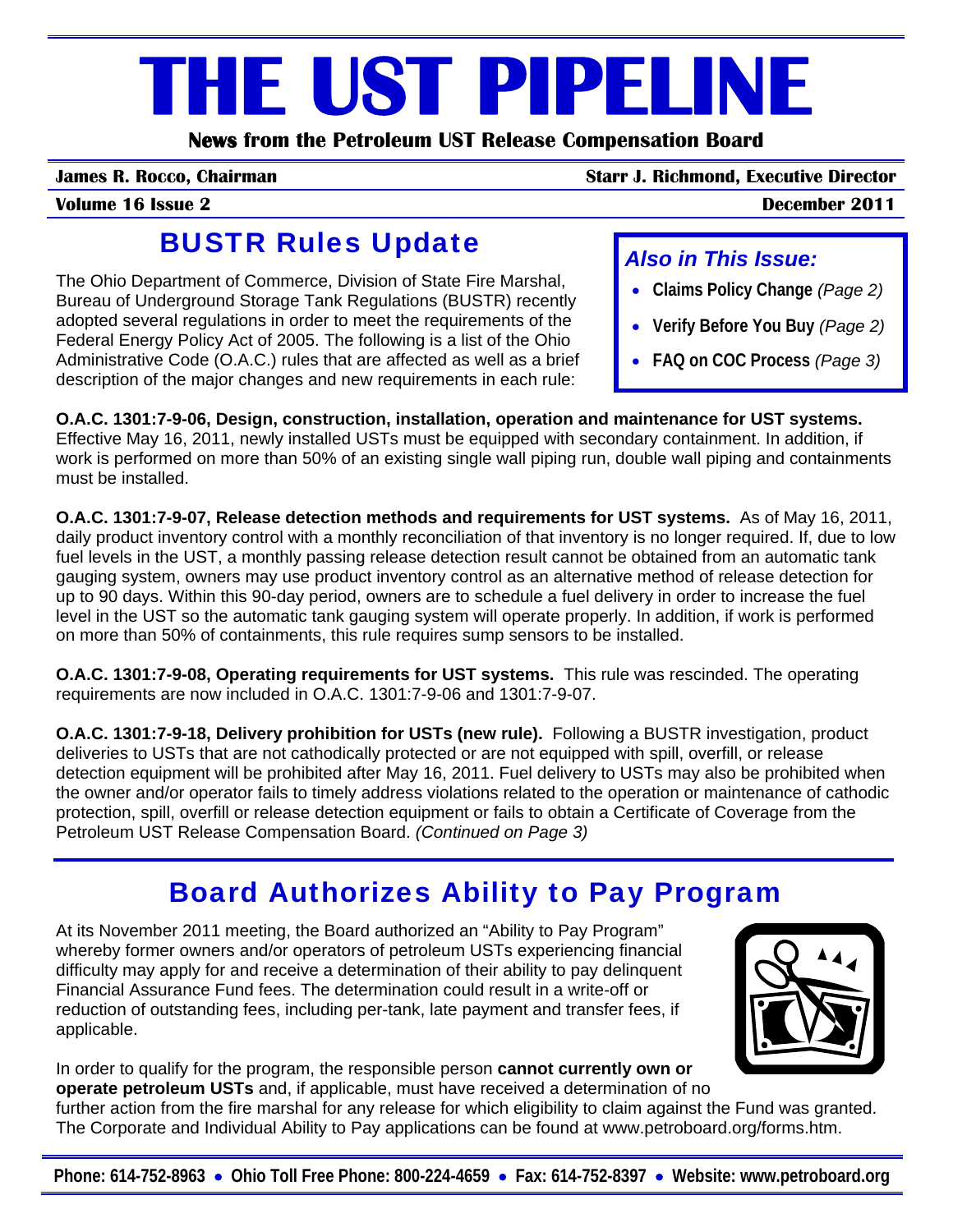# Claim Review Policy Change

Ohio Administrative Code 3737-1-08 requires claims for the reimbursement of corrective action costs to be reviewed on a first-come, first-served basis unless:

- 1. The State Fire Marshal requests an accelerated review based on the threat posed to human health or the environment by the release that is the subject of the claim;
- 2. The Board grants an accelerated review based on a demonstration of financial hardship by the person responsible for cleaning up the release; or
- 3. The director of the Financial Assurance Fund determines that a non first-come, first-served review will increase efficiency and result in cost savings to the Fund.

Beginning in April 2005, this rule also allows the director to prioritize the review of unsettled claims based upon a determination by the State Fire Marshal that no further action (NFA) was required for the subject release. However, this prioritization had the unintended effect of increasing the review response times for claims related to releases that were still being assessed and cleaned up. Consequently, the prioritization of claims based upon a determination of NFA has been discontinued and all in-house unsettled claims are reviewed on a firstcome, first-served basis unless one of the exceptions listed above applies.

### Claim Settlements

**Since the Fund's inception in 1989, the Fund has reimbursed \$205 million for costs incurred to assess and remediate petroleum contamination at 2,800 Fund-eligible sites across Ohio.** 

**The average cost to clean up a Fund-eligible petroleum release is \$126,625 and the average Fund payout per release after the deductible is applied is \$68,206.** 

# Verify Before You Buy



The Board's rules require the payment of *all* Financial Assurance Fund fees before a Certificate of Coverage may be issued for an underground storage tank (UST) system. Consequently, if you purchase a UST system for which fees are outstanding, you may be required to pay the previous owner's outstanding fees, including per-tank and any late payment fees, in order to obtain a Certificate with the Fund.

As the purchaser of USTs, you may wish to consider including any outstanding Fund fees in your negotiations with the seller. For instance, you may agree to pay the outstanding Fund fees in return for a reduced purchase price or alternatively, require the seller to provide proof of payment prior to the sale closing date.

You can verify payment status as well as check the status of the Certificate on the Board's facility inquiry website at www.petroboardinquiry.org. If fees are outstanding or a Certificate has not been issued, contact the Board's Compliance department at 614-752-8963 or 800-224-4659 (Ohio only) to determine the requirements for obtaining Fund coverage for the UST system.

### 2011 Certificates of Coverage

**As of November 18, 2011, the Board has issued Certificates of Coverage to 2,979 UST owners for 6,144 facilities and 17,974 USTs in Ohio.** 

**If you haven't received this year's Certificate, check the status of it at www.petroboard.org or call the Board's office at 614-752-8963 or 800-224-4659 (Ohio only).**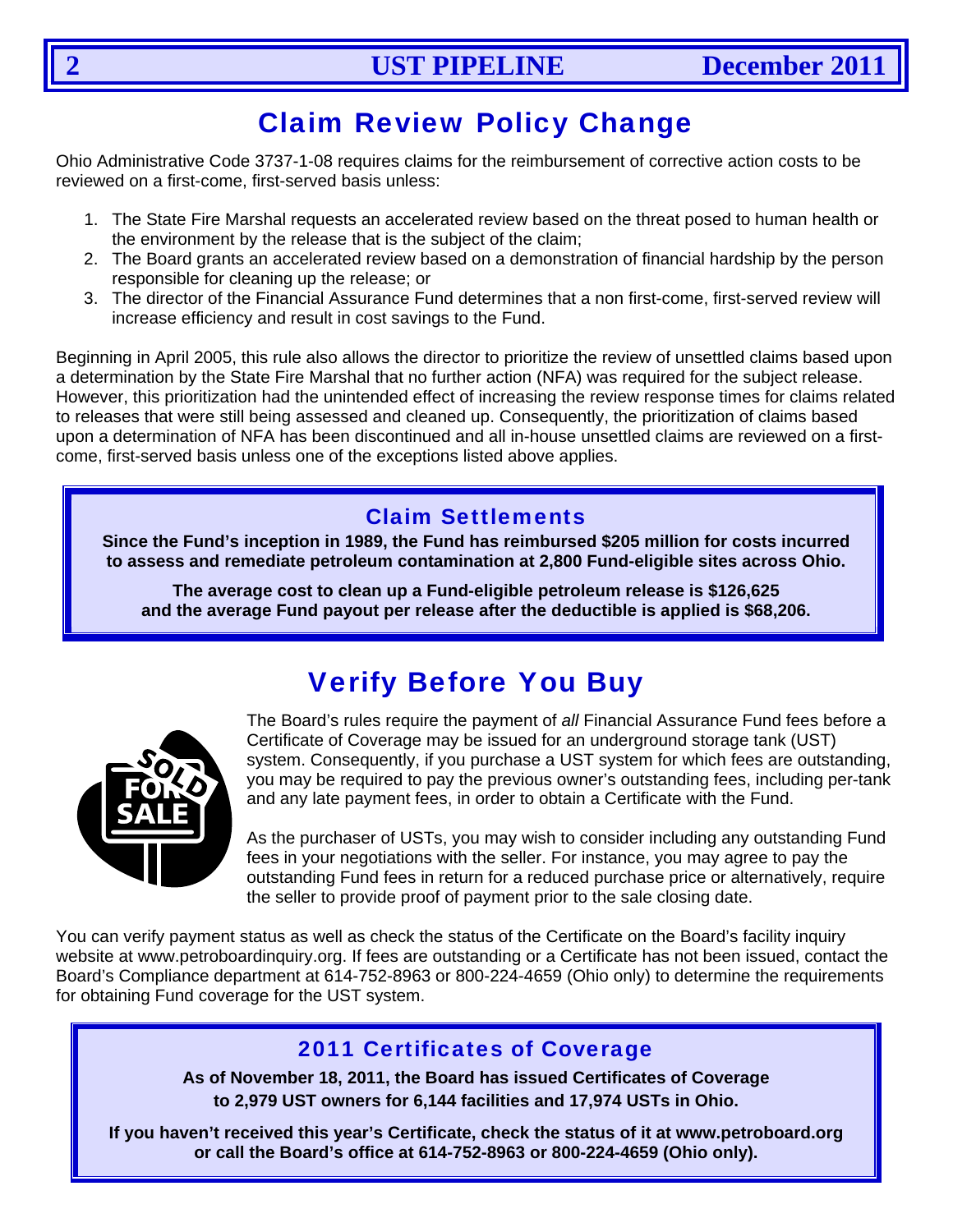# **BUSTR rules update**

### (Continued from Page 1)

O.A.C. 1301:7-9-19, Underground storage tank operator training (new rule). All UST owners and operators must designate and train Class A, Class B and Class C operators for each of their UST sites by August 8, 2012. Although BUSTR intends to offer training in 2012, training is available primarily through private instructors. Please refer to the BUSTR website at http://www.com.ohio.gov/fire/bustMain.aspx for the latest information on licensed private instructors and training dates.

- $\triangleright$  Class A operators ensure that appropriate individuals properly operate and maintain the UST systems, maintain appropriate records, respond appropriately to emergencies caused by releases or spills from UST systems at the facility and make financial responsibility documents available to the State Fire Marshal's representative as required.
- $\triangleright$  Class B operators monitor, maintain and ensure that release detection methods, recordkeeping and reporting requirements are met; ensure all relevant equipment complies with performance standards; and ensure appropriate individuals are trained to properly respond to emergencies caused by releases or spills from UST systems at the facility.



> Class C operators typically control or monitor the dispensing or sale of petroleum and are responsible for the initial response to alarms or releases associated with the UST system. A Class C operator must be present at an attended facility during the operation of the UST system.

Numerous additional changes were made to the BUSTR rules. Copies of these rules may be found on the State Fire Marshal's website at https://www.comapps.ohio.gov/sfm/fire\_apps/fire/petition/.



# **FAQs Regarding** the COC **Process**

### Q: I received a Notice of Pending Denial. Can I still get a Certificate of Coverage?

A: Yes! A Notice of Pending Denial ("Notice") is mailed to tank owners who have not satisfied the Board's requirements for the issuance of a Certificate. In simple terms, full payment and/or all information necessary to issue a Certificate was not received by the Board. If the tank owner remits full payment and corrects any deficiencies within 30 days of the Notice, the effective date of the Certificate is the date the payment was received unless coverage must be reinstated with the Fund pursuant to Ohio Administrative Code (O.A.C.) 3737-1-04.1. The requirements for reinstating coverage with the Fund are discussed later in this article.

### Q: I received a Determination to Deny a Certificate of Coverage. Can I still get a **Certificate of Coverage?**

A: Yes! A Determination to Deny a Certificate of Coverage ("Determination") is issued when a tank owner fails to provide the documentation requested in the Notice of Pending Denial within the 30-day response period. However, once the Determination is issued, the effective date of the Certificate will be the date the requested documentation is received. NOT the date payment was received. If the owner disagrees with the Determination or believes the requested documentation has already been submitted, the owner may file an appeal to the Determination within 30 days. In most cases, the appeal can be resolved without a hearing and without hiring an attorney. Regardless of whether an appeal is filed, an owner may submit the requested documentation at any time and, if appropriate, a Certificate will be issued. (Continued on Page 4)